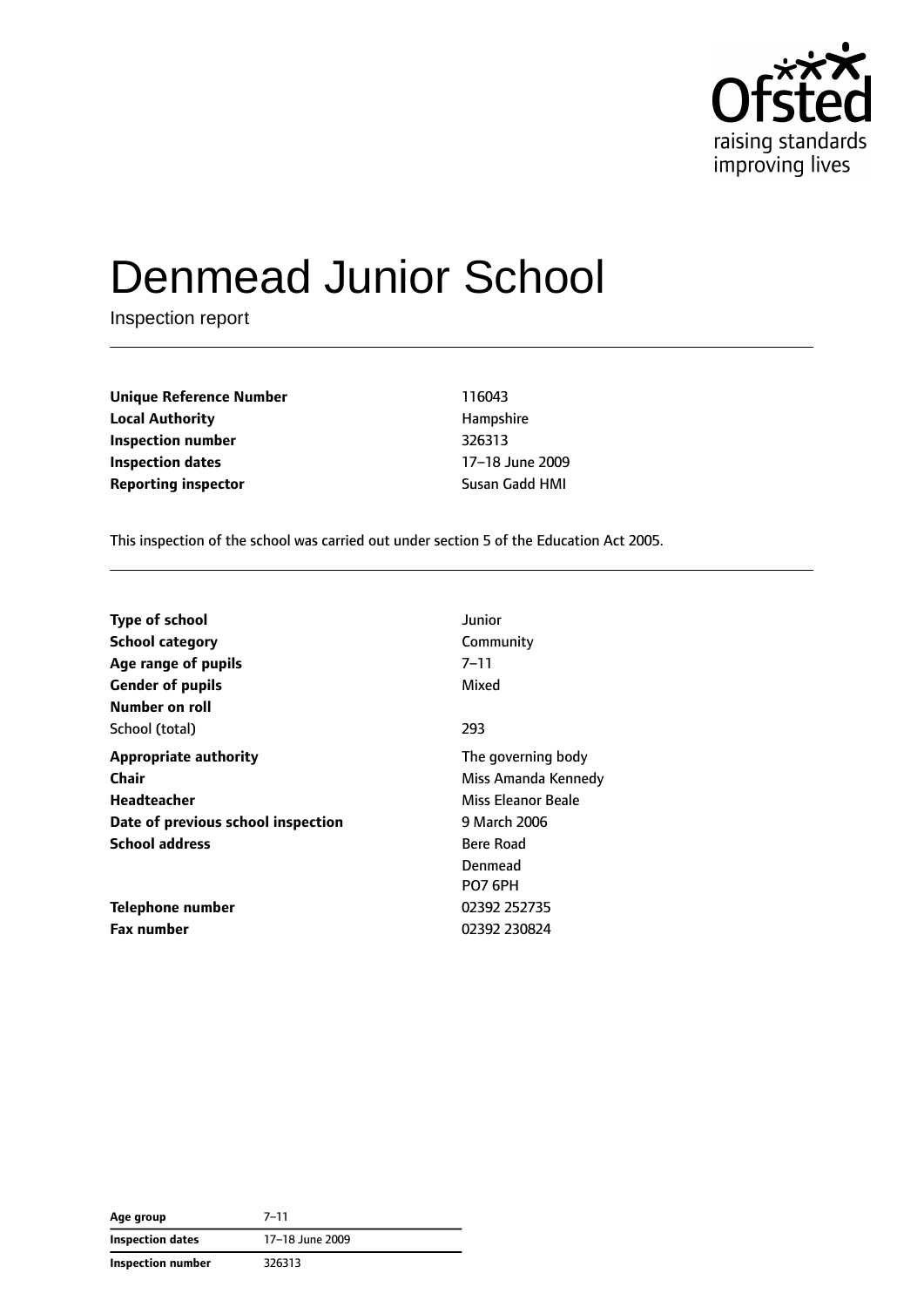.

<sup>©</sup> Crown copyright 2009

Website: www.ofsted.gov.uk

This document may be reproduced in whole or in part for non-commercial educational purposes, provided that the information quoted is reproduced without adaptation and the source and date of publication are stated.

Further copies of this report are obtainable from the school. Under the Education Act 2005, the school must provide a copy of this report free of charge to certain categories of people. A charge not exceeding the full cost of reproduction may be made for any other copies supplied.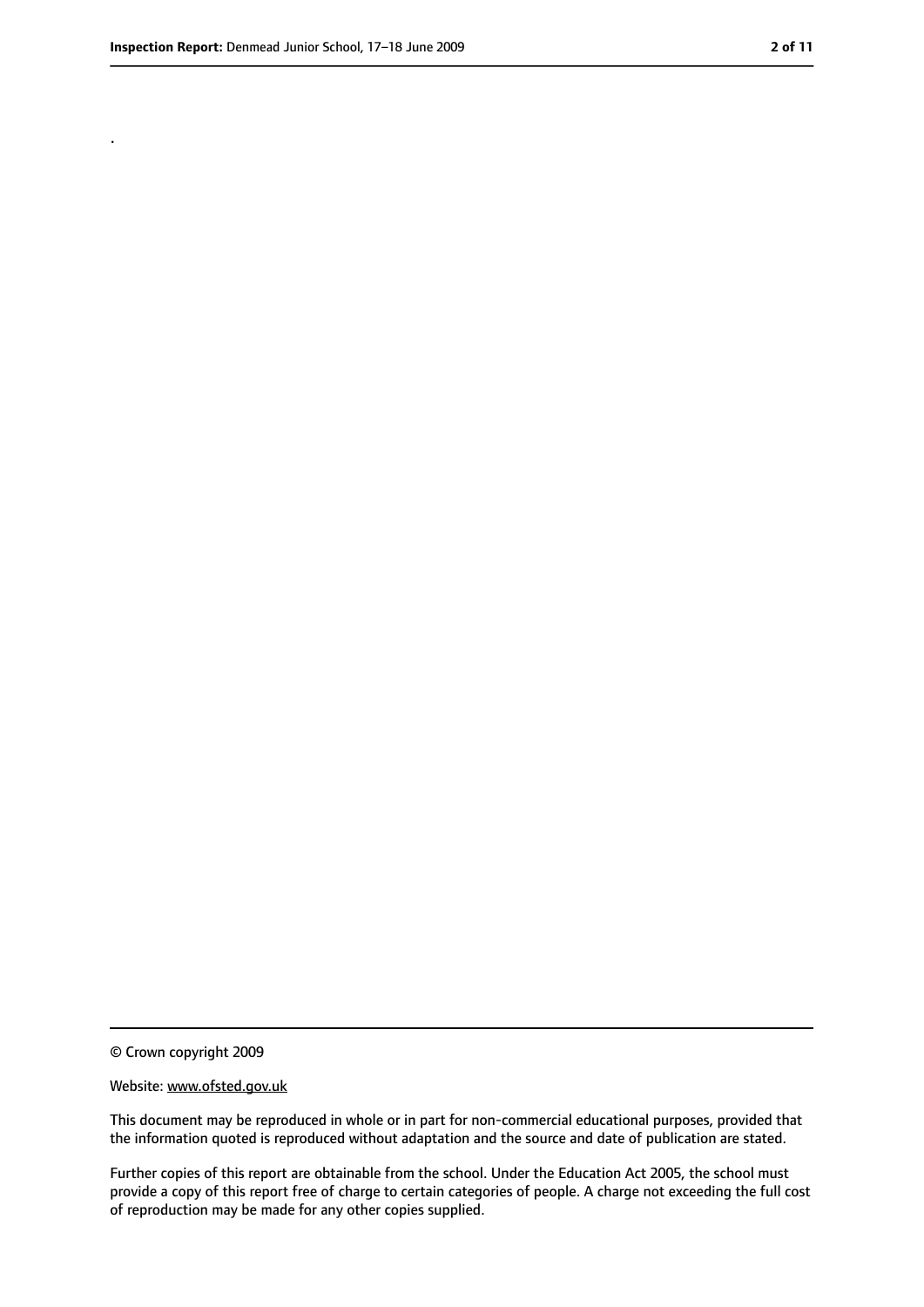# **Introduction**

The inspection was carried out by one of Her Majesty's Inspectors and two Additional Inspectors.

## **Description of the school**

Denmead Junior School is larger than average. A small proportion of pupils are eligible for free school meals. The proportion of pupils from minority ethnic groups is low and all pupils speak English astheir first language. A larger than average proportion of pupils haslearning difficulties and/or disabilities. This group includes pupils with physical disabilities, moderate and severe learning needs, dyslexia, those with behavioural, emotional and social needs and those requiring speech and language support.

## **Key for inspection grades**

| Grade 1 | Outstanding  |
|---------|--------------|
| Grade 2 | Good         |
| Grade 3 | Satisfactory |
| Grade 4 | Inadequate   |
|         |              |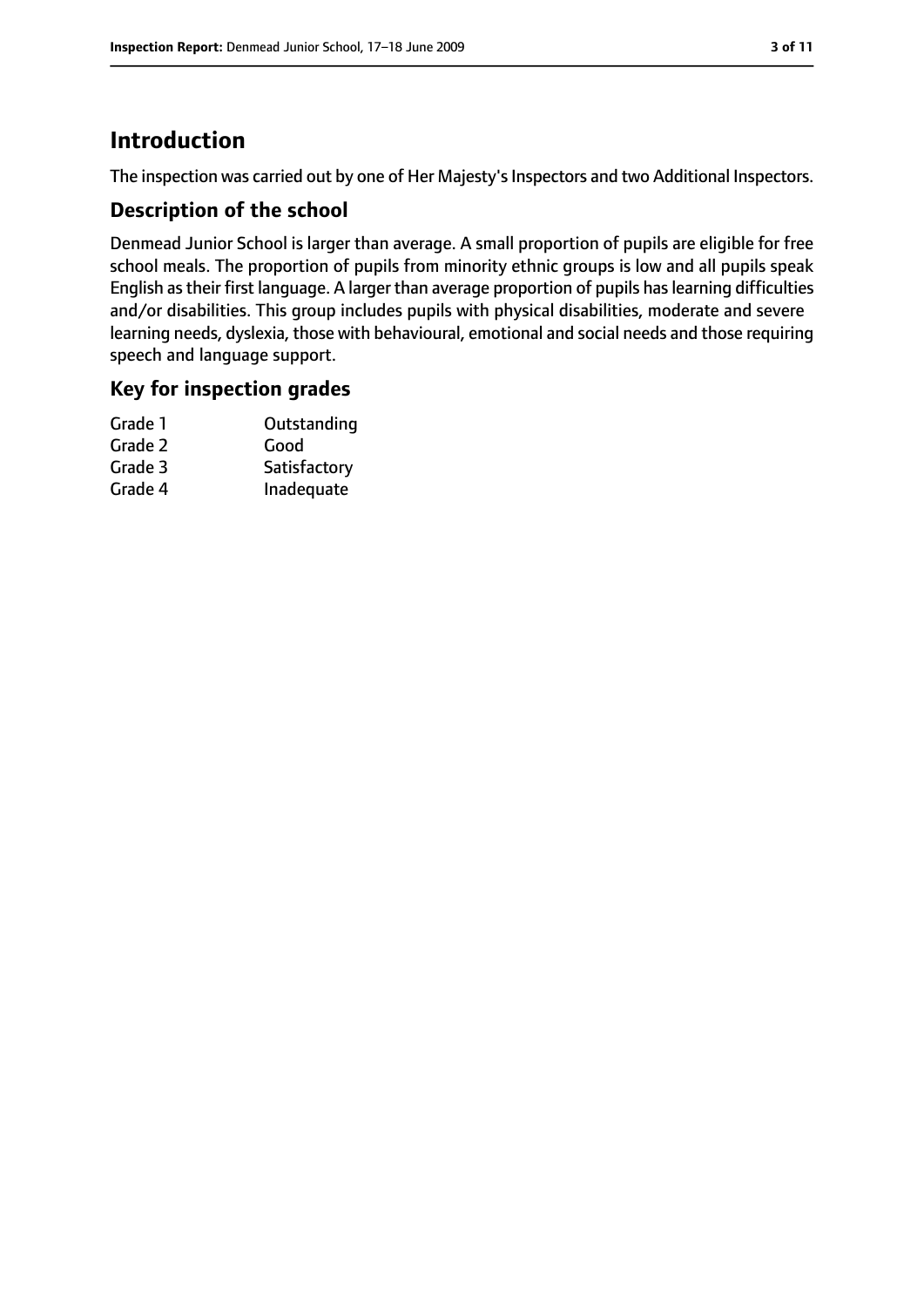# **Overall effectiveness of the school**

#### **Grade: 3**

Denmead Junior School is a satisfactory school. It provides a caring environment in which pupils enjoy learning. Standards and achievement in mathematics and science are beginning to rise again after a decline in the last few years. One parent said, 'My child is always happy to come to school'. This captures the views expressed by the majority and concurs with inspection evidence. Positive and encouraging relationships between staff and pupils ensure that personal development and well-being are good, underpinned by the outstanding range of extra-curricular clubs and enrichment activities. Pupils have an excellent understanding of how to keep safe and stay healthy. Pupils are confident in expressing their feelings, respect differences and enjoy exploring a variety of cultures.

In 2008, standards and achievement in the end of Year 6 national tests declined considerably. In mathematics, standards were considerably low and in science they were broadly average. Pupil progress was weak in both these subjects. In English, standards were above average and progress was good. In 2009, unvalidated data from the national tests at the end of Key Stage 2 indicate that pupils reached above-average standards and made good progress in English. Overall standards, when including mathematics and science were broadly average, and progress, satisfactory. This improvement in achievement and standards from the previous year is underpinned by a good curriculum that provides pupils with a meaningful context in which to learn. Pupils who have learning difficulties and/or disabilities make good progress, due to the good adult support they receive and the good links the school has with other agencies.

Leadership and management are satisfactory. The headteacher has led the school through a difficult time including periods of staff absence and, along with her senior management team, has worked tirelessly to limit the negative impact this has had on standards and achievement. Recent well-planned actions have led to fundamental changes in the planning of mathematics and the good development of staff subject knowledge in this area. The science leader has developed clear links with other subjects so that pupils understand how science is a part of everyday life. These actions have yet to have their full impact on overall progress, although the number of pupils now making good progress in mathematics and science across the school is beginning to rise.

Teaching and learning have also improved and are now consistently good. Pupils are beginning to catch up on past underachievement as a result of an increased focus in this area. Teachers engage pupils and provide opportunities for pupils to work independently and in small groups. Pupils are aware of what they are learning, and there is an atmosphere of mutual respect and trust within the classroom. Most lessons proceed at a brisk pace and work is well matched to pupils' needs. Good questioning by teachers is developing pupils' understanding of new concepts well. As this is a recent improvement, the full impact has not yet been seen but is becoming apparent in pupils' increasing rate of progress in mathematics and science.

Academic guidance is generally satisfactory. Where it is good, in English for example, marking is of a high standard and provides pupils with a clear understanding of how to improve their work. Pupils are able to talk confidently about their targets. This good practice is not yet consistently applied in mathematics or science. The school has begun to use the new strategy, Assessing Pupil Progress (APP), and recognises that this now needs to be further developed. Pastoral care and support provided for pupils are good and are having a positive impact on pupils' well-being and self-esteem.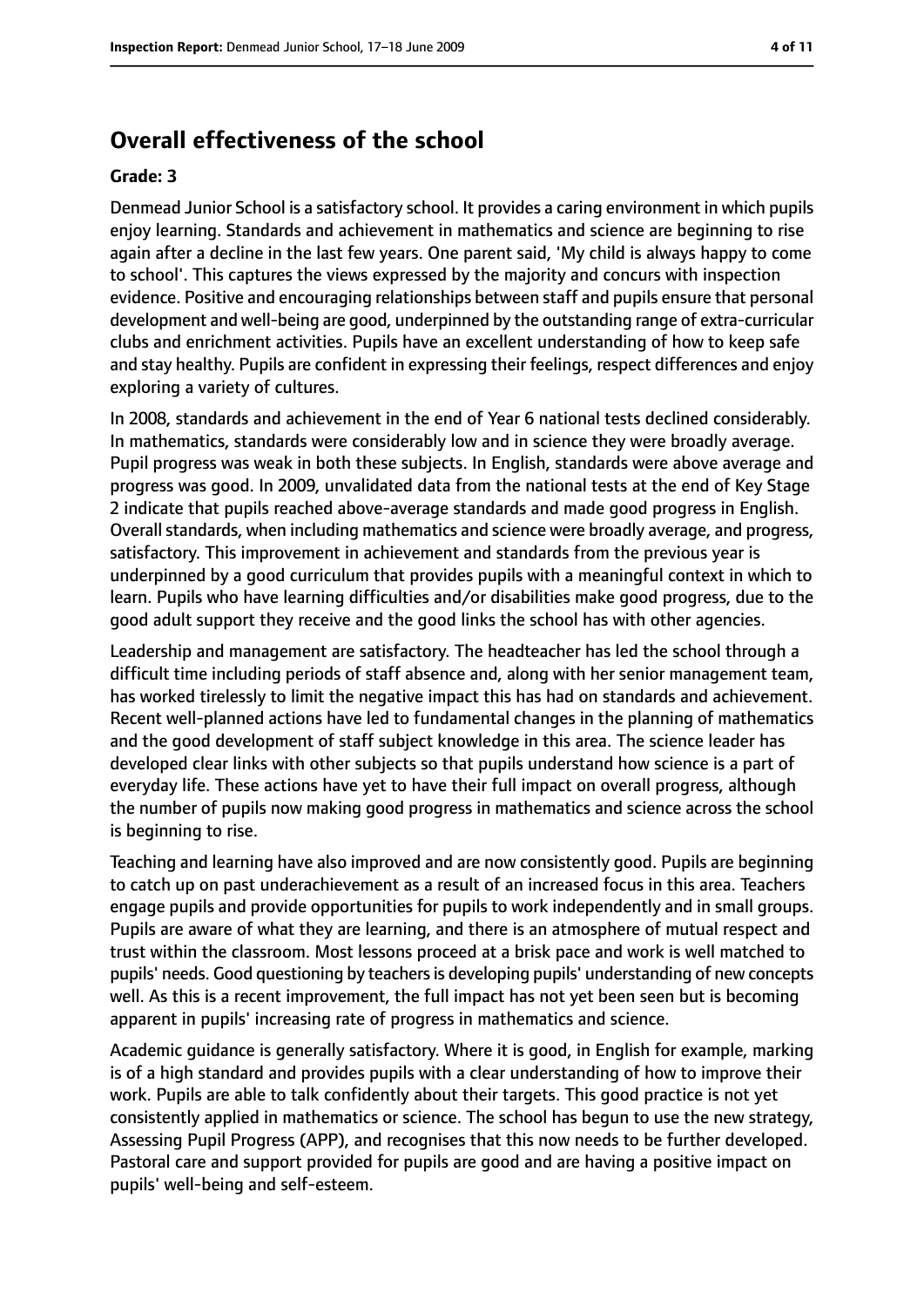The improvements in pupil outcomes indicate that there are clear emerging strengths in aspects of the current leadership and management. In view of the existing good teaching and learning and the school's very effective self-evaluation the capacity for improvement is good.

## **What the school should do to improve further**

- Raise achievement and standards in mathematics and science to a consistently good level across the whole school.
- Ensure that the new national strategy, APP, for assessing pupil progress is fully implemented.
- Improve marking so that pupils have a clear understanding of their targets and how to improve their work.

A small proportion of the schools whose overall effectiveness is judged satisfactory, but have areas of underperformance, will receive a monitoring visit by an Ofsted inspector before their next section 5 inspection.

# **Achievement and standards**

#### **Grade: 3**

Attainment on entry varies from year to year from broadly average to above average. In the last few years, actionsto improve standards and achievement have not occurred rapidly enough to prevent the decline in test results in mathematics and science. In 2008, while standards in English were above average following good progress, pupils' progress in mathematics and science was particularly weak. However, since then the impact of the school's initiatives is becoming apparent. Pupils are now making satisfactory progress in mathematics and science and have maintained the good progress they made in English. Standards in English remain above average and in mathematics and science are now average. Overall standards are broadly average. Pupils who have physical disabilities, moderate and severe learning needs, dyslexia, behavioural, emotional and social needs and those requiring speech and language support make good progress due to the good targeted support they receive.

# **Personal development and well-being**

#### **Grade: 2**

Personal development and well-being are good. Pupils enjoy coming to school and attendance is above average. Pupils say they feel safe and one child commented, 'they're big on safety here'. They have a clear understanding of how to lead a healthy lifestyle including the importance of exercise. Pupils' spiritual, moral, social and cultural development is outstanding. Pupils are able to reflect on issues such as death, beliefs and different cultures. They have a clear understanding of what is acceptable and what is not and consequently, their behaviour is good overall. Although sometimes, a small number of pupils temporarily lose concentration during lessons. Pupils are aware of the needs of others and listen attentively to their views. Pupils enjoy the responsibility they have in the school council, showing good awareness of the school as a community and contributing well to it. They are particularly pleased with their fundraising efforts, both for local charities and those in Laos. Pupils talk with confidence and work collaboratively, demonstrating good speaking and listening skills. The sound development of academic skills and the ability to plan and work in a team are preparing them well towards their future economic well-being.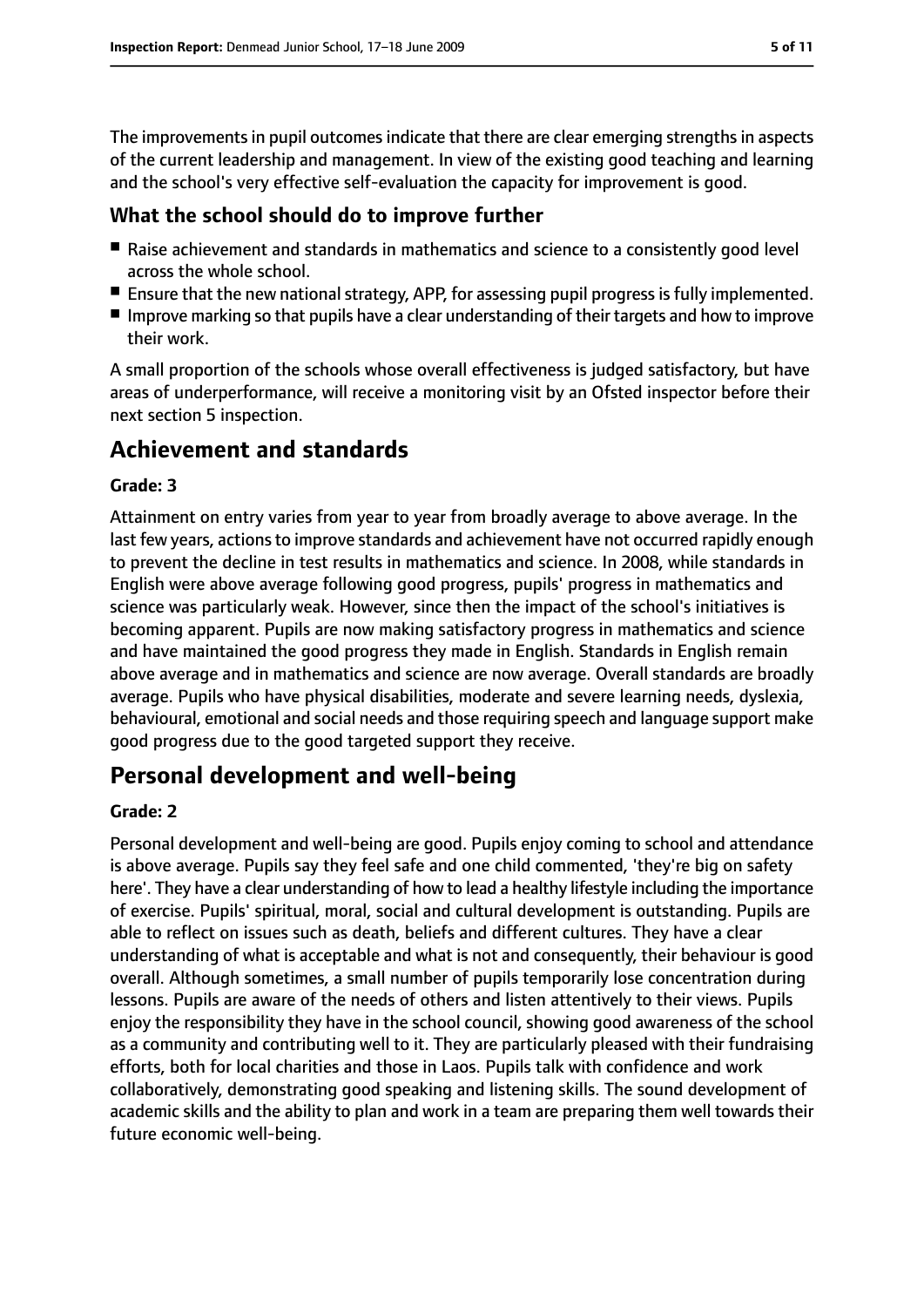# **Quality of provision**

# **Teaching and learning**

#### **Grade: 2**

Teachers create a purposeful working environment and relationships are strong. This enables pupils to feel confident in answering questions and sharing their ideas. In English and the integrated learning units, pupils make consistently good progress. In mathematics and science there have been improvements in planning and teachers' subject knowledge. The school's internal data and observations by inspectors indicate that pupils are beginning to make progress at a more rapid pace, overcoming past shortcomings in learning. Interactive whiteboards are used well and support pupils' learning. Learners are encouraged to evaluate their own work and to discuss this with their peers. Pupils are challenged to share their thinking skills. This is particularly the case in mathematics where pupils are demonstrating a growing confidence to share and discuss different methods of solving mathematical problems with one another. Assessment through target setting is being developed and the school recognises the need to ensure that this becomes consistently embedded into school practice.

#### **Curriculum and other activities**

#### **Grade: 2**

The curriculum has been well developed and provides a broad range of activities. It enables pupils to develop their academic, creative, practical and sporting skills. The introduction of a well-planned integrated curriculum has made learning more meaningful and has increased pupils' enthusiasm and enjoyment. The school rightly recognises the need to strengthen the mathematical elements in the integrated curriculum programme in order to increase understanding and achievement in this area. There are outstanding opportunitiesfor enrichment activities such as a variety of sports clubs, yoga, street dance, cookery, woodwind, violin, and drama. The curriculum is also enhanced by a variety of visits to such places as Hampton Court, the Mary Rose, theatre trips and residential weeks for Year 6 and Year 4. Visitors to the school enable pupils to develop an understanding of the wider community while the support to a school in Laos gives them an awareness of the wider world and cultures. The school is looking towards becoming an 'eco school' and consequently the pupils have a strong sense of the importance of caring for their world.

#### **Care, guidance and support**

#### **Grade: 3**

The pastoral care and support provided are good. Procedures for safeguarding and health and safety are fully established and are robust. The commitment and teamwork of the whole staff has created a safe and happy place for learning to take place. Pupils are happy and confident in approaching adults in the school to solve problems. Academic guidance is satisfactory. Pupils are set challenging targets but the guidance that pupils receive to achieve these is variable in different subjects. Academic guidance is good in English; pupils are given clear advice through marking and through discussion of targets on how to improve their work. Consequently, pupils are better informed and make good progress in this area. The school realises that this good practice now needs to be embedded in mathematics and science.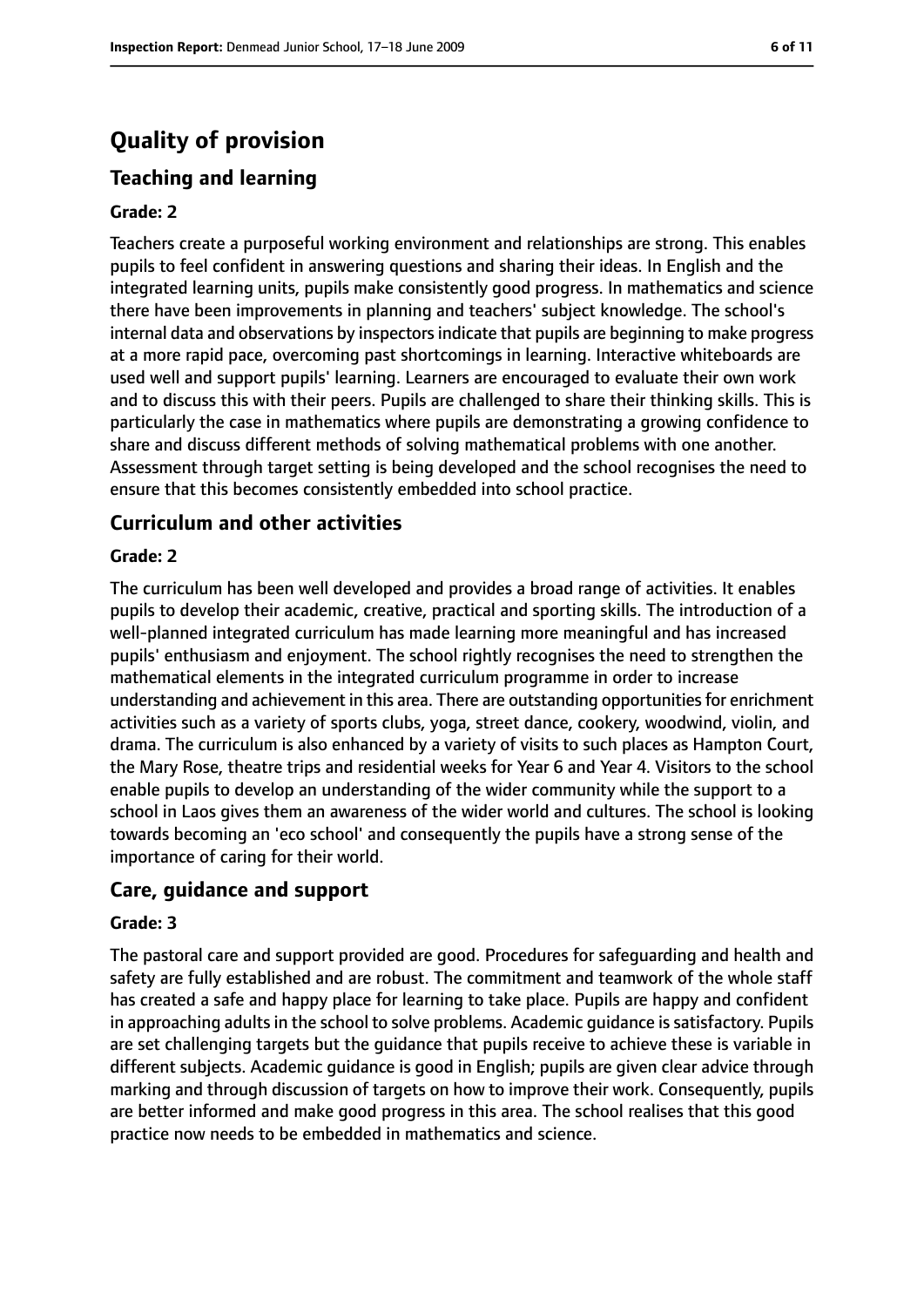# **Leadership and management**

#### **Grade: 3**

Since the last inspection, staffing difficulties have had a negative impact on the pace at which improvements were made. Until recently, leaders and managers have focused on developing and implementing the good integrated curriculum and sustaining the good provision in English. Although changes have occurred since the last inspection in mathematics and science, as yet there is limited evidence of improved attainment. Recently the school's focus has shifted to this area of need.

The headteacher has ensured that all staff share a common vision and commitment and work together to raise standards and achievement within this fully inclusive school. Good self-evaluation is supported by rigorous systems to check each pupil's progress. Challenging targets are set and the school is further developing its process for monitoring outcomes for groups of pupils. Leaders and managers at all levels are now monitoring teaching and learning through observation, examination of planning, work scrutiny and pupil conferencing. As a result of these emerging strengths within leadership and management, a growing number of pupils are beginning to make better than satisfactory progress in mathematics and science. Sufficient time has not yet passed to evaluate the full impact of the school's actions for improvement.

The school is aware that some parents are concerned about general communication between home and school and the information they have access to. Currently the school regularly shares information with parents through newsletters and, as a result of recent feedback, has changed its systems for reporting on progress. The school is considering changes to the way it seeks the views of parents. The governing body provides a satisfactory level of support; it ensures that the school meets all statutory requirements. Sub-committees are established to support and challenge the work of the school. Community cohesion is good. The school has a clear understanding of what is required to develop it further and is taking effective action to improve pupils' awareness of other cultures both locally and internationally through its links with the Medina Mosque in Southampton and a school in Laos.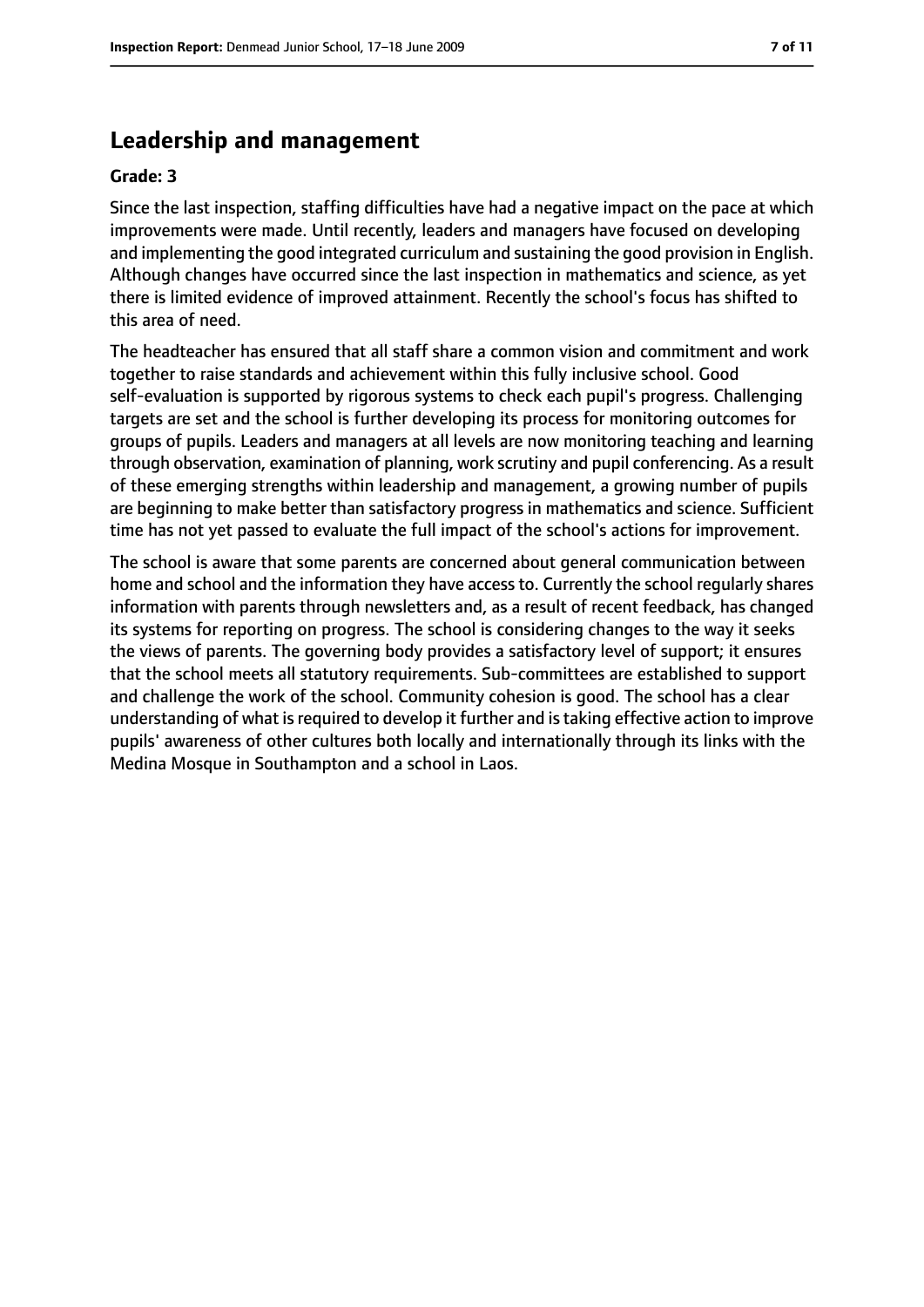**Any complaints about the inspection or the report should be made following the procedures set out in the guidance 'Complaints about school inspection', which is available from Ofsted's website: www.ofsted.gov.uk.**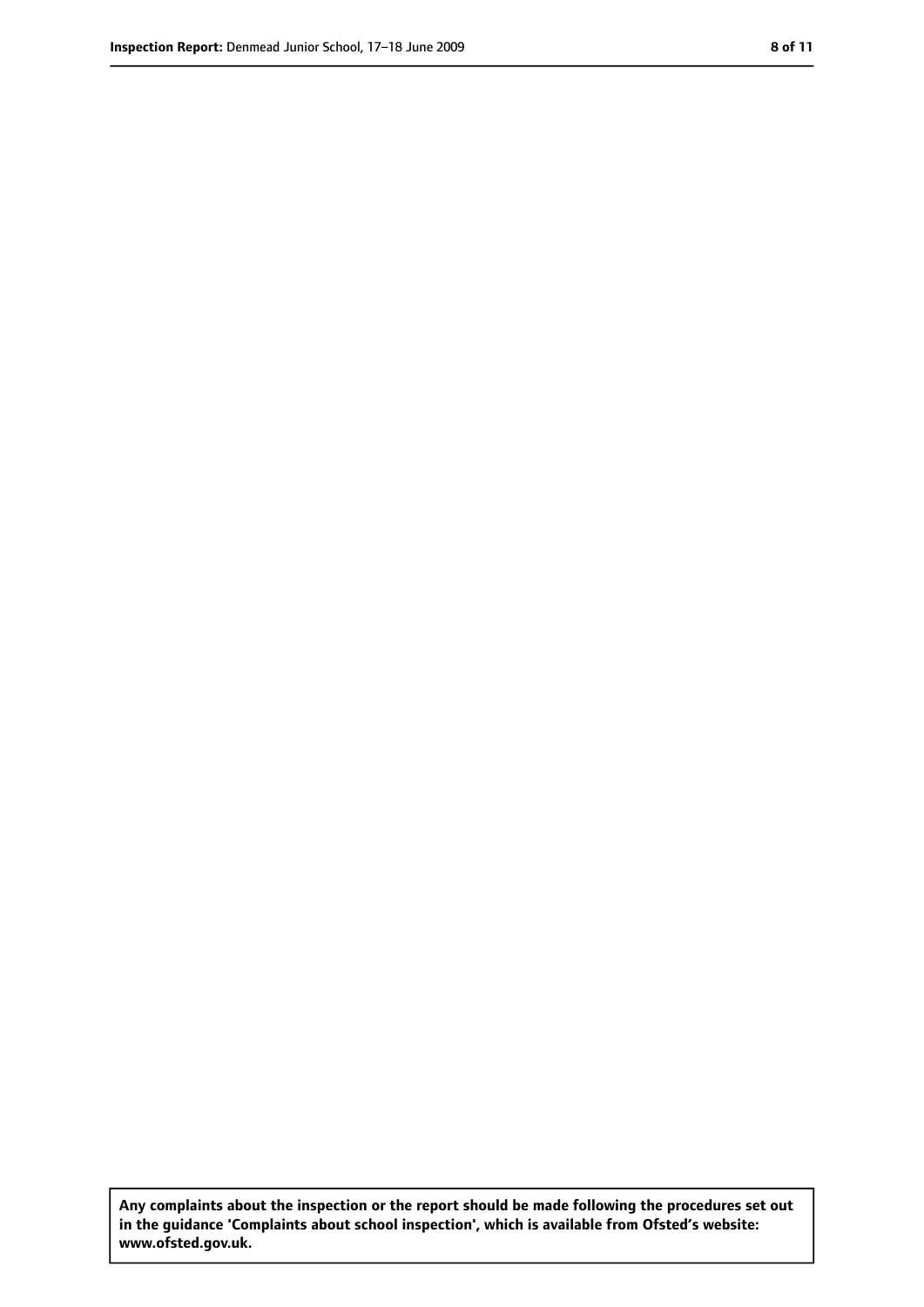# **Inspection judgements**

| ˈ Key to judgements: grade 1 is outstanding, grade 2 good, grade 3 satisfactory, and | School         |
|--------------------------------------------------------------------------------------|----------------|
| grade 4 inadequate                                                                   | <b>Overall</b> |

## **Overall effectiveness**

| How effective, efficient and inclusive is the provision of<br>education, integrated care and any extended services in meeting the<br>needs of learners? |     |
|---------------------------------------------------------------------------------------------------------------------------------------------------------|-----|
| Effective steps have been taken to promote improvement since the last<br>inspection                                                                     | Yes |
| How well does the school work in partnership with others to promote learners'<br>well being?                                                            |     |
| The capacity to make any necessary improvements                                                                                                         |     |

## **Achievement and standards**

| How well do learners achieve?                                                                               |  |
|-------------------------------------------------------------------------------------------------------------|--|
| The standards <sup>1</sup> reached by learners                                                              |  |
| How well learners make progress, taking account of any significant variations<br>between groups of learners |  |
| How well learners with learning difficulties and/or disabilities make progress                              |  |

## **Annex A**

<sup>&</sup>lt;sup>1</sup>Grade 1 - Exceptionally and consistently high; Grade 2 - Generally above average with none significantly below average; Grade 3 - Broadly average to below average; Grade 4 - Exceptionally low.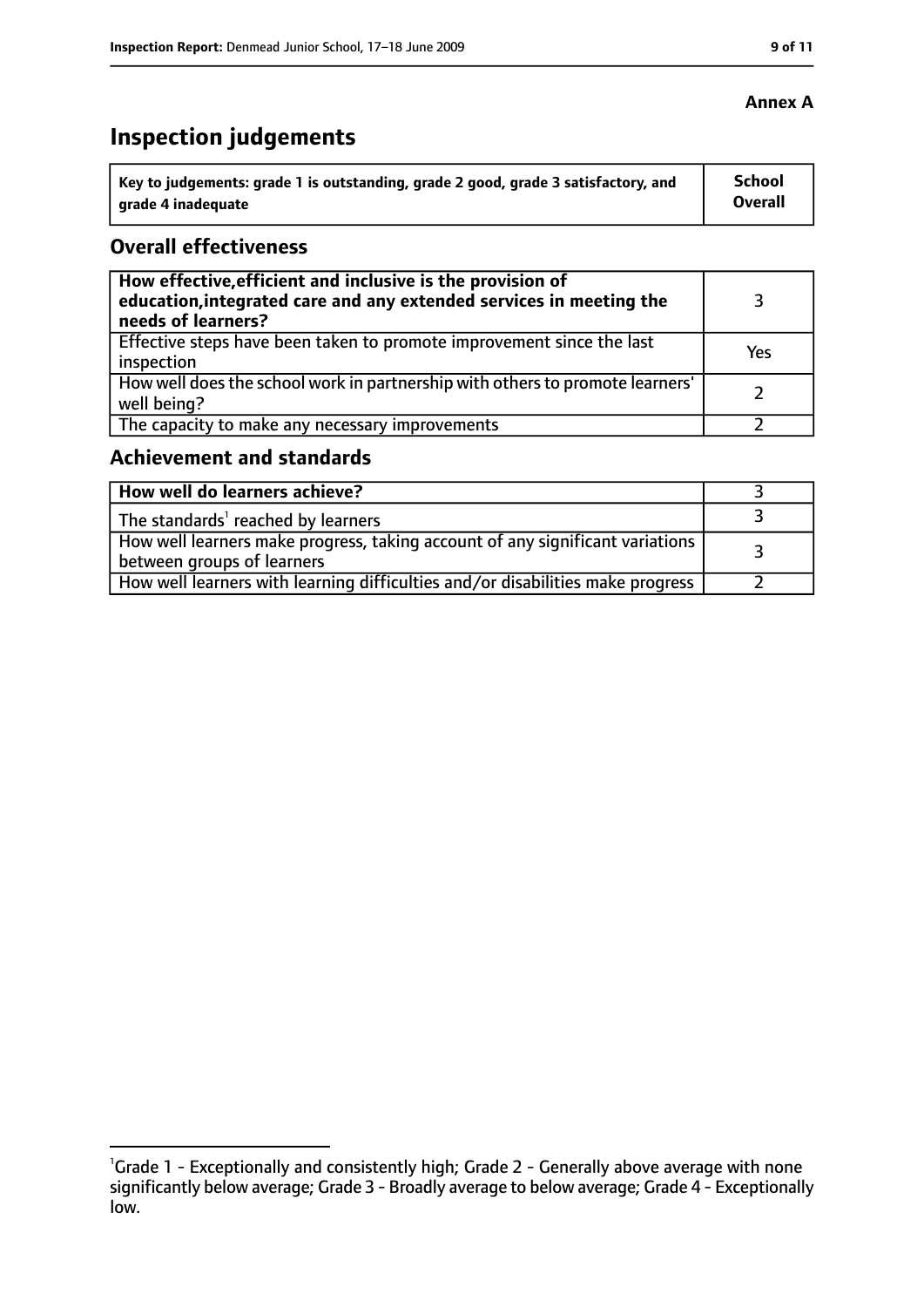# **Personal development and well-being**

| How good are the overall personal development and well-being of the<br>learners?                                 |  |
|------------------------------------------------------------------------------------------------------------------|--|
| The extent of learners' spiritual, moral, social and cultural development                                        |  |
| The extent to which learners adopt healthy lifestyles                                                            |  |
| The extent to which learners adopt safe practices                                                                |  |
| The extent to which learners enjoy their education                                                               |  |
| The attendance of learners                                                                                       |  |
| The behaviour of learners                                                                                        |  |
| The extent to which learners make a positive contribution to the community                                       |  |
| How well learners develop workplace and other skills that will contribute to<br>their future economic well-being |  |

# **The quality of provision**

| How effective are teaching and learning in meeting the full range of<br>learners' needs?              |  |
|-------------------------------------------------------------------------------------------------------|--|
| How well do the curriculum and other activities meet the range of needs and<br>interests of learners? |  |
| How well are learners cared for, quided and supported?                                                |  |

# **Leadership and management**

| How effective are leadership and management in raising achievement<br>and supporting all learners?                                              |               |
|-------------------------------------------------------------------------------------------------------------------------------------------------|---------------|
| How effectively leaders and managers at all levels set clear direction leading<br>to improvement and promote high quality of care and education |               |
| How effectively leaders and managers use challenging targets to raise standards                                                                 | 3             |
| The effectiveness of the school's self-evaluation                                                                                               | $\mathcal{P}$ |
| How well equality of opportunity is promoted and discrimination eliminated                                                                      | 3             |
| How well does the school contribute to community cohesion?                                                                                      |               |
| How effectively and efficiently resources, including staff, are deployed to<br>achieve value for money                                          |               |
| The extent to which governors and other supervisory boards discharge their<br>responsibilities                                                  | 3             |
| Do procedures for safequarding learners meet current government<br>requirements?                                                                | Yes           |
| Does this school require special measures?                                                                                                      | No            |
| Does this school require a notice to improve?                                                                                                   | No            |